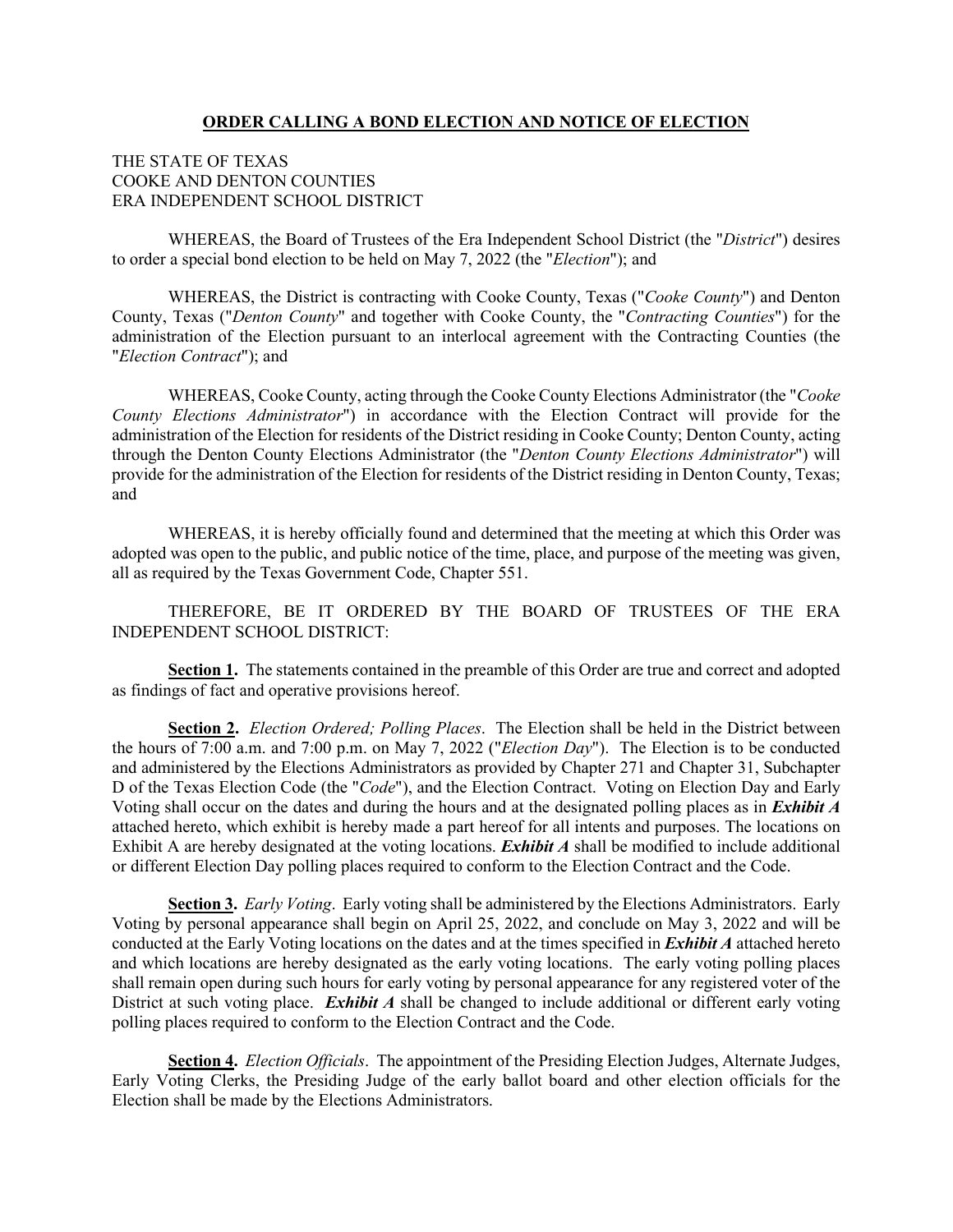**Section 5.** *Voting by Mail.* Applications for voting by mail for all residents of the District shall submitted by personal delivery or shall be mailed to the address below prior to the deadline prescribed by law:

(a) Applications for voting by mail for all Cooke County residents of the District shall be sent as follows:

| Postal Mail:                                                  | Cooke County Clerk<br>101 S. Dixon St.<br>Gainesville, Texas 76240 |  |  |
|---------------------------------------------------------------|--------------------------------------------------------------------|--|--|
| Commercial Carrier or Cooke County Clerk<br>Personal Delivery | 101 S. Dixon St.<br>Gainesville, Texas 76240                       |  |  |
| Telephone                                                     | $(940)$ 668-5500                                                   |  |  |
| Fax                                                           | $(940)$ 668-5522                                                   |  |  |
| Email                                                         | Pam.harrison@co.cooke.tx.us                                        |  |  |

(b) Applications for voting by mail for all Denton County residents of the District shall be sent as follows:

| Postal Mail:                               | Denton County Elections Administration<br>Attn: Early Voting Clerk<br>P.O. Box 1720<br>Denton, TX 76202                  |
|--------------------------------------------|--------------------------------------------------------------------------------------------------------------------------|
| Commercial Carrier or<br>Personal Delivery | Denton County Elections Administration<br>Attn: Early Voting Clerk<br>701 Kimberly Drive, Suite A101<br>Denton, TX 76208 |
| Telephone<br>Fax<br>Email                  | $(940)$ 349-3200<br>$(940)$ 349-3201<br>elections@dentoncounty.gov                                                       |

**Section 6.** *Early Voting Ballots.* An Early Voting Ballot Board shall be created to process early voting results of the Election, and the Presiding Judge of the Early Voting Ballot Board shall be designated by the Elections Administrators. The Presiding Judge of the Early Voting Ballot Board shall appoint two or more additional members to constitute the Early Voting Ballot Board members and, if needed, the Signature Verification Committee members required to efficiently process the early voting ballots.

**Section 7.** *Qualified Voters.* All qualified electors of and residing in the District, shall be entitled to vote at the election.

**Section 8.** *Proposition.* At the Election the following PROPOSITION shall be submitted in accordance with law: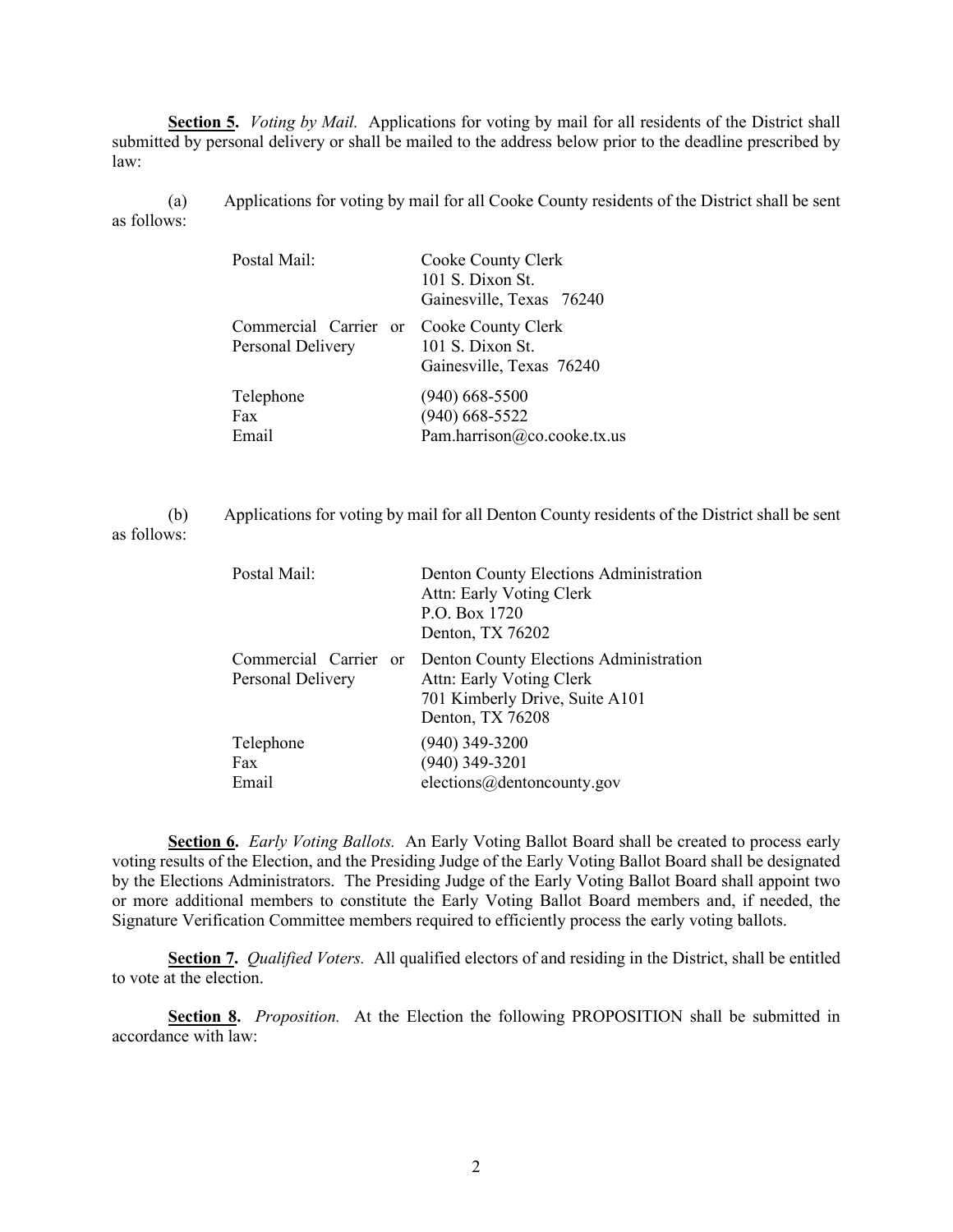#### ERA INDEPENDENT SCHOOL DISTRICT SPECIAL ELECTION ERA INDEPENDENT SCHOOL DISTRICT PROPOSITION A

Shall the Board of Trustees of the Era Independent School District be authorized to issue the bonds of the District, in one or more series, in the aggregate principal amount of \$12,720,000 for the purpose of constructing, renovating, improving and equipping school facilities in the District, with the bonds to mature, bear interest, and be issued and sold in accordance with law at the time of issuance; and shall the Board of Trustees be authorized to levy and pledge, and cause to be assessed and collected, annual ad valorem taxes, on all taxable property in the District, sufficient, without limit as to rate or amount, to pay the principal of and interest on the bonds and the cost of any credit agreements executed in connection with the bonds?

**Section 9. Ballots**. The official ballots for the Election shall be prepared in accordance with the Texas Election Code so as to permit the electors to vote "FOR" or "AGAINST" the aforesaid PROPOSITION with the ballots to contain such provisions, markings and language as required by law, and with such PROPOSITION to be expressed substantially as follows:

### ERA INDEPENDENT SCHOOL DISTRICT SPECIAL ELECTION ERA INDEPENDENT SCHOOL DISTRICT PROPOSITION A

FOR \_\_\_\_\_\_ AGAINST \_\_\_\_\_\_ ) ) ) ) ) ) THE ISSUANCE OF \$12,720,000 OF BONDS BY THE ERA INDEPENDENT SCHOOL DISTRICT FOR CONSTRUCTING, RENOVATING, IMPROVING AND EQUIPPING SCHOOL FACILITIES AND LEVYING THE TAX IN PAYMENT THEREOF. THIS IS A PROPERTY TAX INCREASE.

**Section 10**. *Compliance with Federal Law.* In all respects, the Election shall be conducted in accordance with the Code. Pursuant to the federal Help America Vote Act ("*HAVA*") and the Code, at each polling place there shall be at least one voting system that is equipped for disabled individuals, and each such voting system shall be a system that has been certified by the Texas Secretary of State as compliant with HAVA and the Code. The District hereby finds that the voting system to be used by the Elections Administrators in administering the Election is such a system, and orders that such voting equipment or other equipment certified by the Texas Secretary of State shall be used by the District in its elections.

Section 11. The Board of Trustees hereby authorizes the Superintendent, President, Vice President or the Secretary of the Board of Trustees to execute or attest on behalf of the District the Election Contract with the Contracting Counties.

**Section 12**. The following information is provided in accordance with the provisions of the Texas Election Code.

- (a) The proposition language that will appear on the ballot is set forth in Section 9 hereof.
- (b) The purpose for which the bonds are to be authorized is set forth in Section 8 hereof.

(c) The principal amount of the debt obligations to be authorized is \$12,720,000 for Proposition A.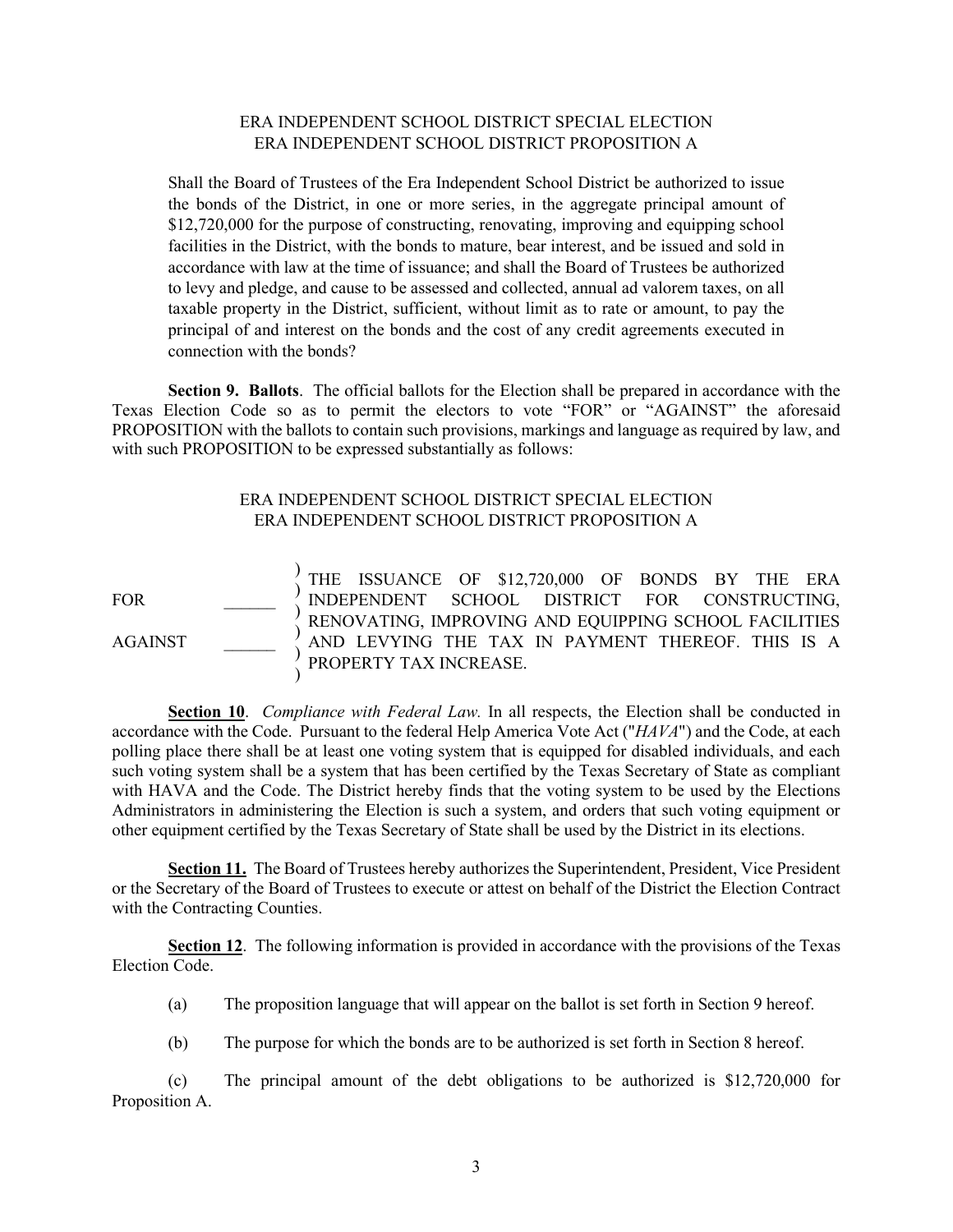(d) If the bonds are approved by the voters, the Board of Trustees will be authorized to levy annual ad valorem taxes, on all taxable property in the District, sufficient, without limit as to rate or amount, to pay the principal of and interest on the bonds and the cost of any credit agreements executed in connection with the bonds.

(e) Based upon the bond market conditions at the date of adoption of this Order, the maximum interest rate for any series of the bonds is estimated to be 4.00%. Such estimate considers several factors, including the issuance schedule, maturity schedule and the expected bond ratings of the proposed bonds. Such estimated maximum interest rate is provided as a matter of information but is not a limitation on the interest rate at which the bonds or notes, or any series thereof, may be sold.

(f) If the bonds are approved, they may be issued in one or more series, to mature serially, over a period not to exceed 31 years from the date of issuance of each series of bonds.

(g) The aggregate amount of the outstanding principal of the District's debt obligations as of the date of this Order is \$3,790,000.00.

(h) The aggregate amount of the outstanding interest of the District's debt obligations as of the date of this Order is \$1,246,000.

(i) The ad valorem debt service tax rate for the District as of the date of this Order is \$0.1700 per \$100 of taxable assessed valuation.

(j) The website for the District (as the authority conducting the election) is [https://www.eraisd.net;](https://www.eraisd.net/) the website for Cooke County Elections is https://www.co.cooke.tx.us/page/cooke.elections; the website for Denton County Elections is https://www.votedenton.gov/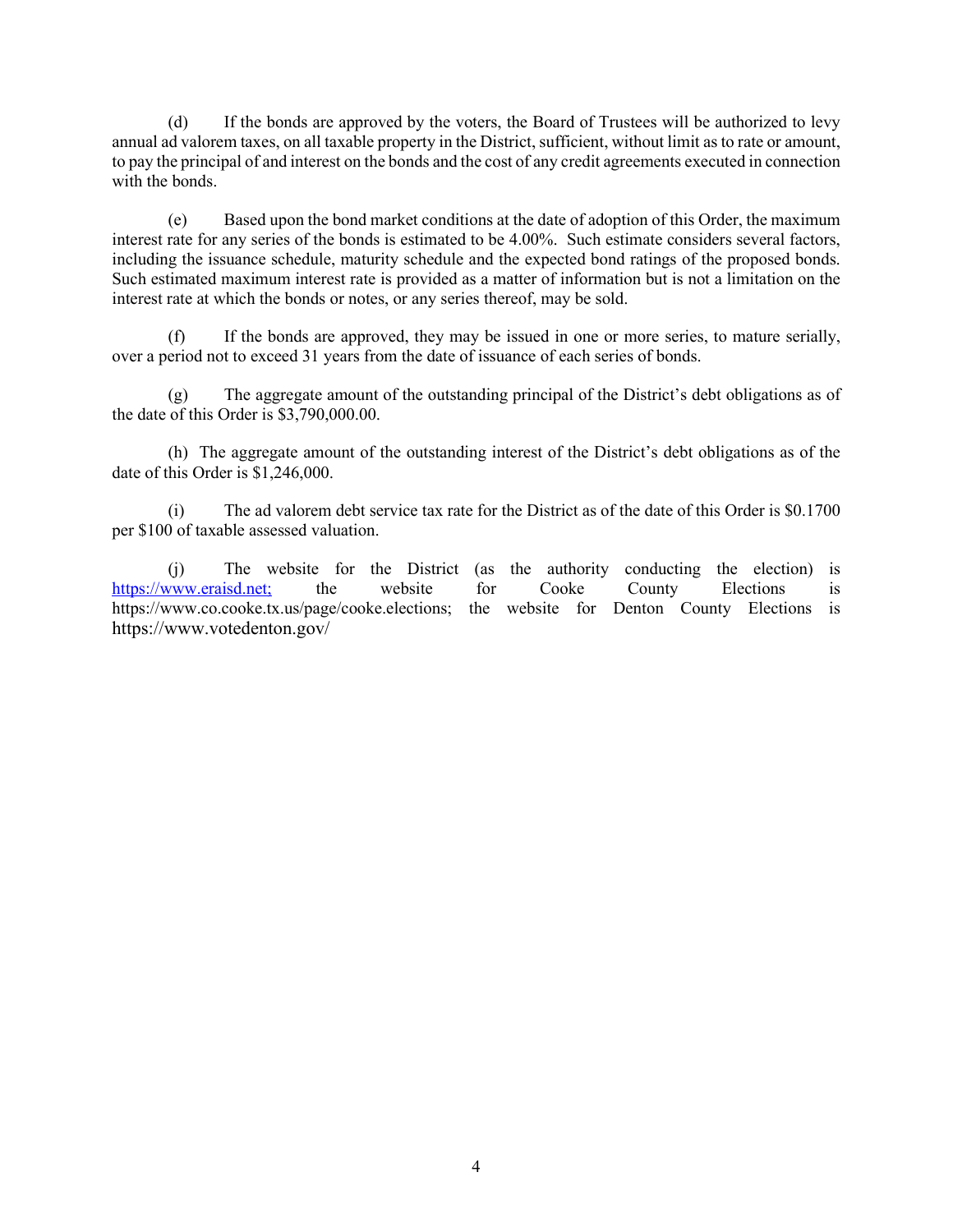## **EXHIBIT A**

# **Early Voting Location Dates and Hours (COOKE COUNTY)**

**Cooke County Courthouse Annex Courtroom 112 South Dixon St. Gainesville, Texas 76240 Early Voting Begins April 25 - Ending May 3 (Weekdays Only) EARLY VOTING OPEN 8 AM to 6 PM** 

## **Election Day Voting Location and Hours (COOKE COUNTY)**

May 7, 2022 7 am – 7 pm

Registered voters may vote at any location listed below from 7am to 7pm

| <b>Precinct</b>             | <b>Location</b>             | <b>Address</b>      | <b>City</b> | <b>Zip Code</b> |  |  |
|-----------------------------|-----------------------------|---------------------|-------------|-----------------|--|--|
| $*1, 2, 3, 4$               | CH Annex                    | $112$ S. Dixon      | Gainesville | 76240           |  |  |
| 6                           | Callisburg Comm. Center     | 92 McDaniel St.     | Gainesville | 76240           |  |  |
| 7, 8                        | Callisburg Elementery       | 648 FM 3164         | Gainesville | 76240           |  |  |
| $*10, 11$                   | Valley View Baptist Church  | 504 North Lee       | Valley View | 76272           |  |  |
| $*12$                       | Era Comm. Center            | 102 Malone St.      | Era         | 76238           |  |  |
| $*17,18$                    | <b>First Baptist Church</b> | 121 North Pecan St. | Muenster    | 76252           |  |  |
| 22                          | Lake Kiowa Lodge            | 905 West Kiowa Dr.  | Lake Kiowa  | 76240           |  |  |
| $*$ 21, 33                  | Conrad Hall, Lindsay        | 431 Ash Street      | Lindsay     | 76250           |  |  |
| * Era ISD Polling Locations |                             |                     |             |                 |  |  |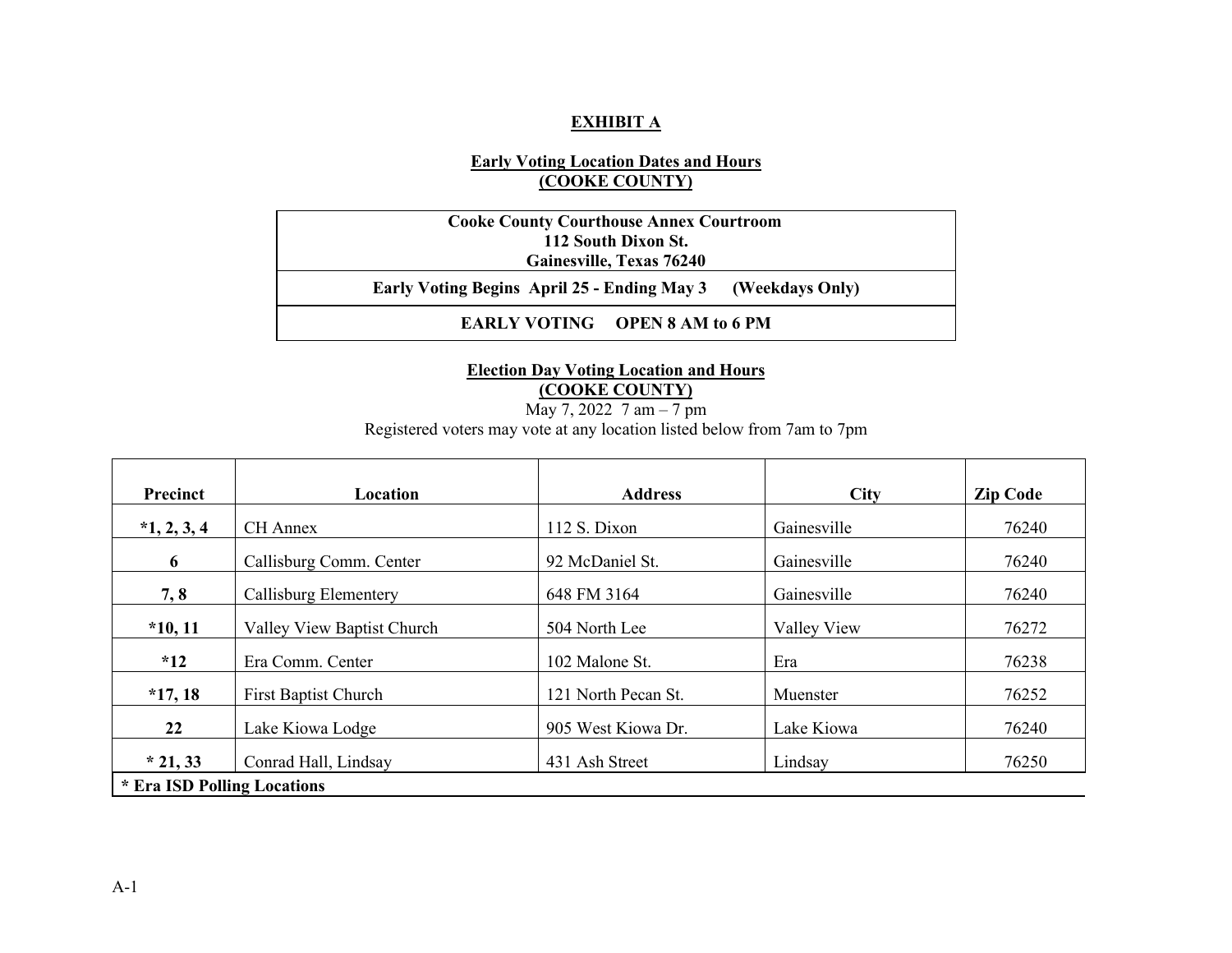**Early Voting Location Dates and Hours (DENTON COUNTY)**

**Election Day Voting Location and Hours**

**(DENTON COUNTY) May 7, 2022 7 am – 7 pm**